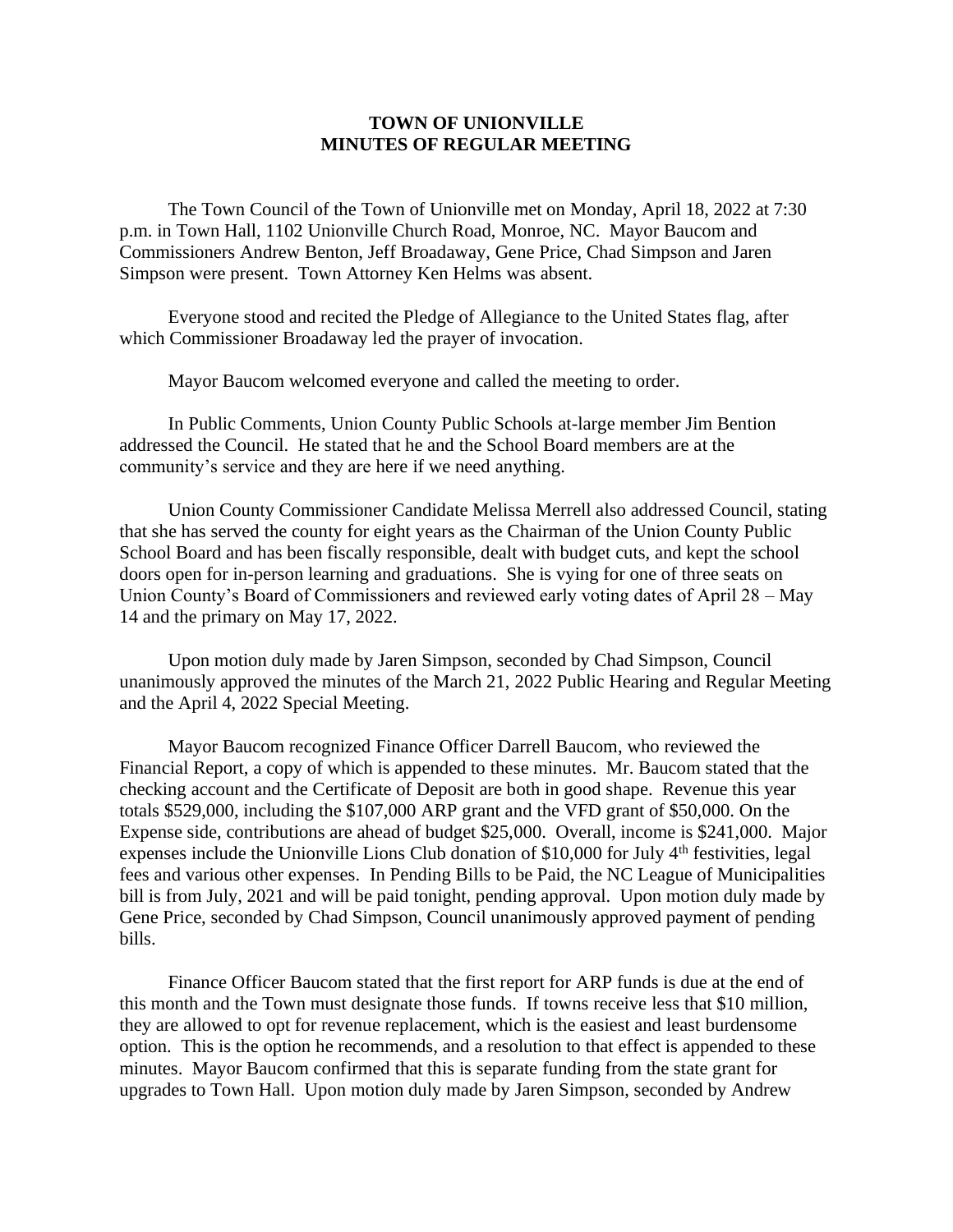Benton, Council unanimously approved revenue replacement for the ARP grant project ordinance, a copy of which is appended to these minutes.

In considering the appointment of a Planning Board alternate, upon motion duly made by Jaren Simpson, seconded by Jeff Broadaway, Council unanimously appointed Kevin "JR" Hayes to a three-year term.

In considering the appointment of Board of Adjustment alternates, and upon motion duly made by Jeff Broadaway, seconded by Andrew Benton, Council unanimously appointed Craig Rushing to a second three-year term as alternate. Upon motion duly made by Jaren Simpson, seconded by Gene Price, Council unanimously appointed Roddie Baucom to a first three-year term as Board of Adjustment alternate.

Mayor Baucom recognized Doug Buchanan with Wolf Trail Engineering for a recommendation regarding upgrades to Town Hall, to be applied to the State Capital and Infrastructure Fund for Local Government Infrastructure (SCIF) grant. Mr. Buchanan met with Mayor Baucom and Finance Officer Baucom recently and discussed several issues, such as paving the parking lot, an addition to the building, code issues which will need to be addressed, safety issues such as exit signs, door hardware for ADA and panic exits, two locking devices on doors, bringing bathrooms to ADA compliance and the location of the septic tank and drain lines. If an addition is built off the back of Town Hall, it would allow for two levels—a lower level for storage and additional office and meeting room space with a lobby and future bathrooms upstairs. We would need to comply with the eight percent fall allowed for a ramp and handicapped parking spaces for a van and car would need to be added. Stormwater would need to be addressed, as our lot slopes and water goes downhill. He doesn't anticipate enough impervious surface to invoke stormwater ponds or rain gardens. Finance Officer Baucom inquired about the existing HVAC system. Mr. Buchanan stated that the current HVAC was manufactured in August, 2003 and uses f22 freon in it. It may be too small for the addition and will probably need to be replaced. Additionally, the current roof is about 20 years old, and Mr. Buchanan suggests using a metal roof, which should last approximately 50 years. Commissioner Broadaway made inquiry as to the cost for what Mr. Buchanan has described. Mr. Buchanan stated probably \$350-\$500 per square foot, depending on several variables, so around \$300,000 - \$400,000. A parking lot would be around \$200,000 additionally.

Mr. Buchanan recommends conducting a thorough study, going through the building and coming up with a more detailed recommendation, which should take approximately two weeks. Mayor Baucom made inquiry as to the engineering fees. Mr. Buchanan stated they are generally 10-12 percent of the total project. Upon motion duly made by Jeff Broadaway, seconded by Jaren Simpson, Council unanimously elected to move forward with Wolf Trail Engineering conducting a thorough study and providing a proposal for this expansion of Town Hall.